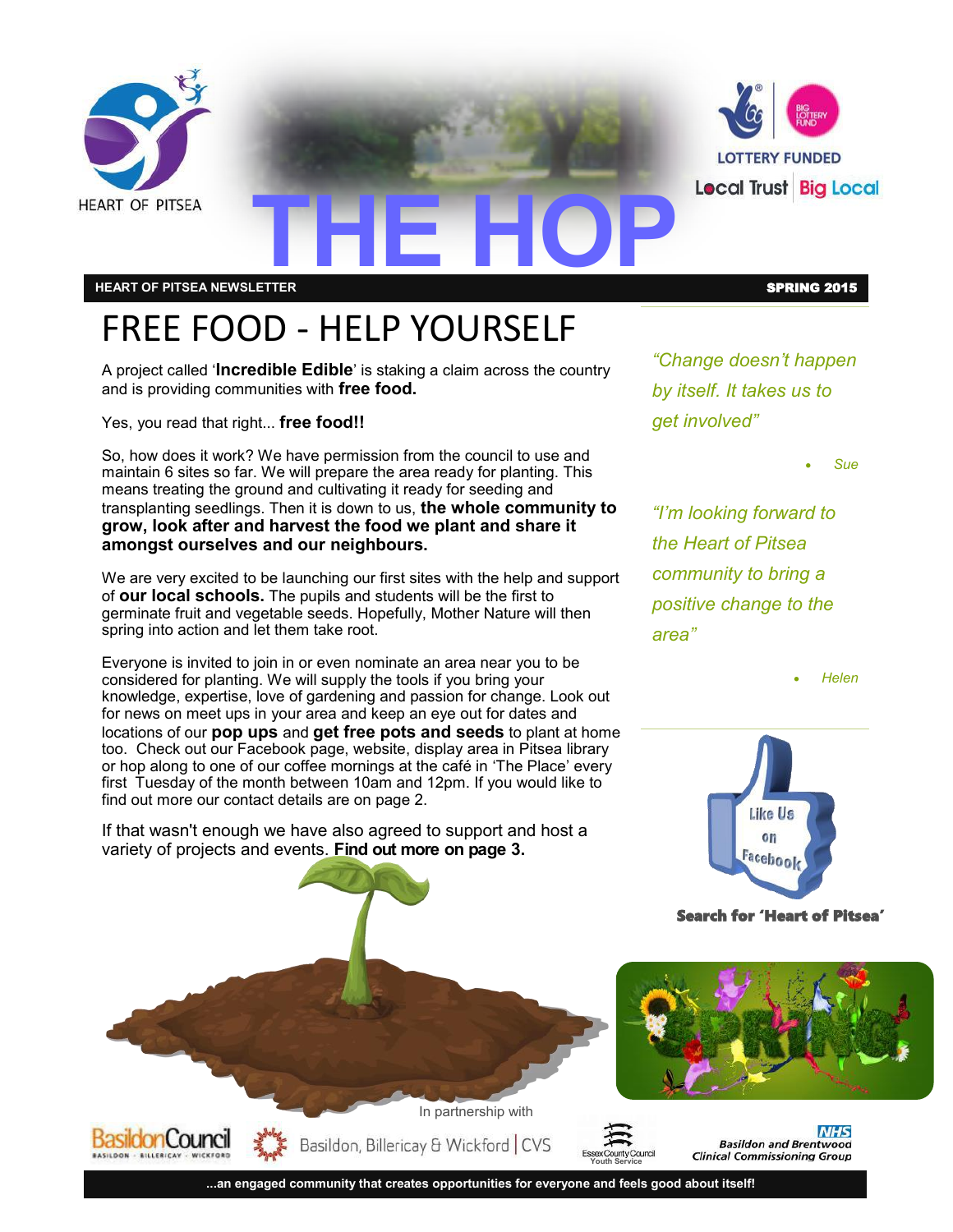## DON'T LET *'EM ARF INCH'* IT!

Burglars can strike at any time but most burglaries can be prevented by securing your home. Most burglars are opportunists and in 3 out of 10 burglaries, access is gained through a door or window. Follow this advice to help keep your home safe.

#### **Windows**

If you are replacing windows install ones certified to **British Standard BS7950**'

windows of enhanced security'. Also think about using laminated glass **6.4mm or greater**, particularly in ground floor and accessible windows as it's much harder to break.

On double glazed windows the laminated glass should be installed as the inner pane.

Fit window locks to all easy to reach windows, for example, those on the ground floor, above a flat roof or near a drainpipe.

DIY shops sell inexpensive locks to fit most windows but remember to remove keys from locks and store them somewhere out of sight. Your insurance could be affected if you don't. Security is vital, but at least one window in each room at first floor or higher level must have a means of escape.

#### **Doors**

Doors and their frames should be strong and in good condition. If your front and back doors are not secure neither is your home.

If you are replacing a door, improve your security by installing one that is certified to **British Standard PAS 24-1** 'doors of enhanced security'. If your door doesn't have a window to help you check who's at the door, fit a door viewer and chain.

Strengthen wooden doors by fitting a steel strip and plates to the door frame and around the lock. These are commonly called London and Essex bars.

Make sure hinges are sturdy and secured with strong, long screws. For added security fit a pair of hinge bolts. Never hang a spare key inside the letterbox – it's an obvious place that a thief will check.

Keep your doors locked even when you are at home. If you have a UPVC door, be sure to lock it properly by lifting up the handle **and** using a key.



If any of your belongings are stolen, you can increase the chance of being reunited with them by registering with Immobilise.

Immobilise helps us identify the owners of recovered property every day. It's completely free and allows you to create a private and secure inventory for all your personal property. All you need to do is register on the Immobilise website and list possessions identifiable by a unique reference number like IMEI, serial number, bicycle frame number etc.

Don't give the burglar a chance. Follow our advice to help keep your home as safe as houses. Always call 999 for an emergency and 101 for non-emergency Police calls.

### **FIVE NATURAL HAY FEVER REMEDIES**

While we all look forward to warmer weather, for hay fever sufferers, summer can be unbearable.

If you don't want to dose up on drowsy drugs to beat those sniffs and sneezes, natural remedies could really help you get on with your day to day life even when pollen counts are at their highest.

Beat hay fever the natural way with these simple remedies



- 1. Vitamin C is a known natural antihistamine and can be found in oranges, lemons and grapefruit. Also present are bioflavonoids, which have powerful anti-allergy effects. The combination of vitamin C and bioflavonoids provides a natural decongestant and antihistamine for sufferers and helps alleviate symptoms effectively. Oranges are a good dose of vitamin C or you can take a supplement.
- 2. Red peppers and chilli peppers contain an active component called capsaicin. When eaten, this component opens nasal passages and helps reduce congestion brought on by hay fever, alleviating symptoms significantly.
- 3. Naturally occurring pigments in plants, carotenoids act as powerful antioxidants to help reduce inflammation in your airways and improve your immune system. A good source of carotenoids can be found in foods such as carrots, apricots, pumpkin, sweet potato and spinach.
- 4. An antioxidant and antihistamine, chamomile tea also contains flavonoids and acts effectively as an anti-inflammatory agent. While best taken as a cuppa during the day, chamomile tea can also be used as an eye compress. The compress provides a cooling effect to swollen, red eyes caused by hay fever and reduces irritability considerably.
- 5. Increasing your dietary intake of garlic can help boost your body's immune system, while also acting as a decongestant and helping to alleviate minor hay fever symptoms. It's also an anti-inflammatory and a good source of quercetin, a natural antihistamine.

This article was provided by www.goodtoknow.co.uk



## **Contact Us**

Get in touch for more information. We are keen for community members to contribute to our newsletters in the future. If you are interested please get in touch at **hello@heartofpitsea.co.uk** or call **07572 001671**.Visit us on Facebook or the web at

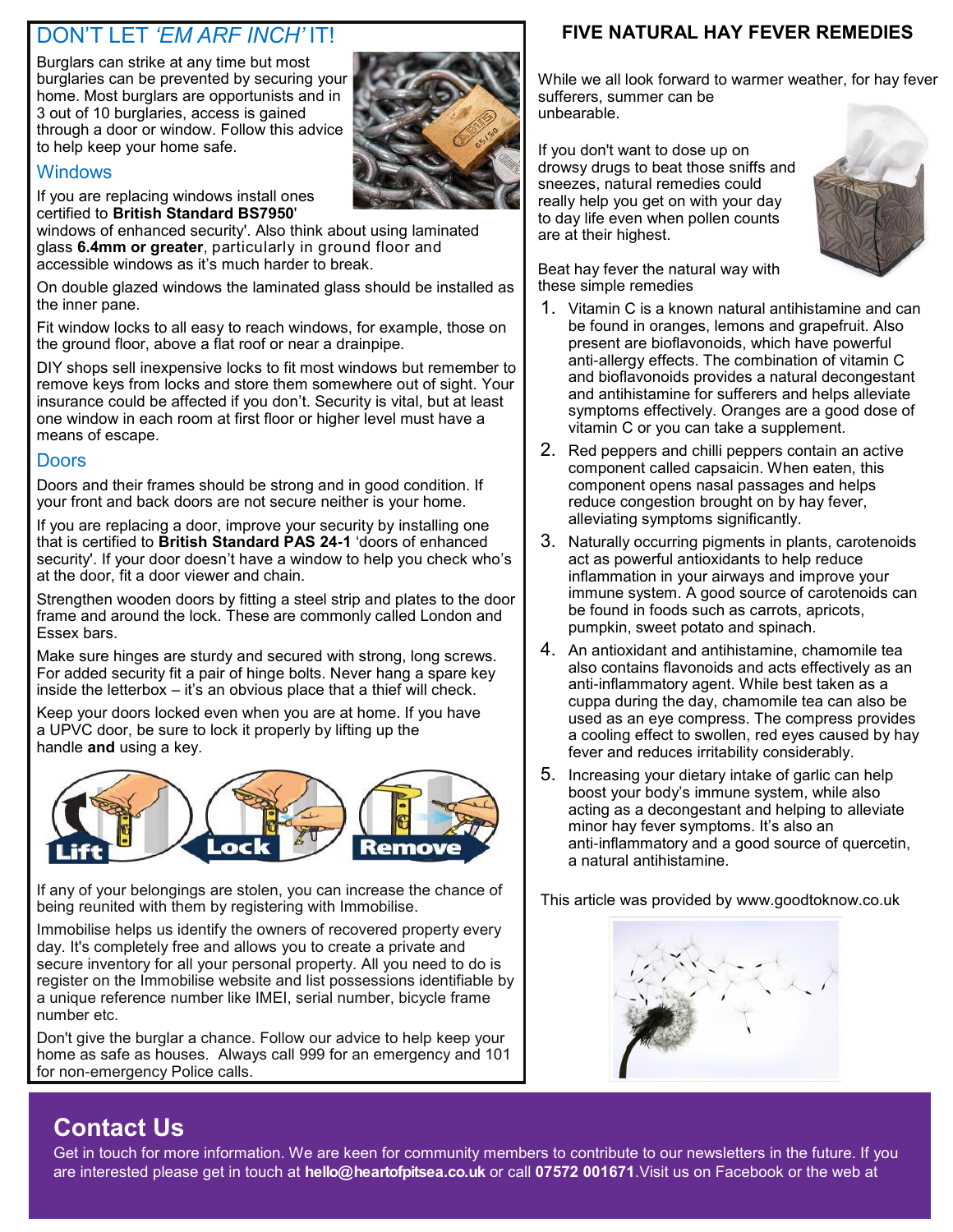## **COMMUNITY SPOTLIGHT**

## **GARDENING CLUB**

We're looking for keen gardeners to help change our neighbourhood. This year we aim to make a big difference and we can't do that without you. If you have some time to spare please let us know. If we all give a little the Heart of Pitsea can change a lot. You do not need any tools or equipment just get in touch.

Email: hello@heartofpitsea.co.uk

or call 07572 001671

## COME ALONG TO OUR FREE BUFFET LUNCH 11am till 2:30pm SAT 16th MAY

We hosting an Annual General Meeting at **Chalvedon Community Centre** you can find out how to get involved and what we have planned for the future.

## FIND US AT

## **PITSEA LIBRARY Friday's 10am-4pm**

We are now based in the library every Friday excluding Bank Holidays.

## The **CAFE** in '**The Place'**

every first Tuesday of the month.

Catch up with us on **5th May, 2nd June and 7th July**.

## **SUMMER FUN DAY Sat 29th Aug**  Chalvedon field

Please like us on Facebook. Search for Heart of Pitsea

*Continued from Page 1*

## COMING SOON

## COMMUNITY EVENTS AND PROJECTS

Register your interest in attending the following activities:-

Youth Café with free activities

Free Self-Defence classes which could include groups for Over 50's, Ladies only, Disabled, Retail workers and more

Quiz Nights

Free Business training sessions for individuals interested in starting their own business (limited spaces)

Free Business training sessions for existing businesses (limited spaces)

Themed community discos/parties

Fitness Sessions

Dates to be confirmed - Please check our website or join our Facebook page for updates.



At the Heart Of Pitsea, one of our most important tasks is to find out exactly what local members of our community think about their area. We hear about the kinds of things that they would like to change, the types of new opportunities they would like to see introduced and social or environmental improvements they would like to happen. By listening to members of the public at our fun days, coffee mornings, public meetings and consultation events we have noted that one of the top priorities identified has been the need for more activities and projects aimed at young people.

Since the inception of this Big Local project, resident members have felt very strongly that children and young people should have a crucial role to play in developing, researching and leading their own ideas for the local community. With this in mind, we have brought together a group of youngsters aged between 12 and 17 to represent local youth initiatives. This enthusiastic team of volunteers will take key responsibility for talking with other young people in the area and finding out about the kinds of new activities and opportunities that are needed and wanted.

Although the Heart Of Pitsea Partnership Board is providing them with as much guidance, training and support as they need, we felt that this dynamic group of young people should be as independent and autonomous as possible. To this end, they have been given a budget of up to £2000 per quarter to spend on projects and programmes they have researched, created and developed by themselves. This allocation of money will guarantee that funds are being spent directly on what young people want. The team is currently in the process of creating its own identity and in our next newsletter we will provide an update on their progress.